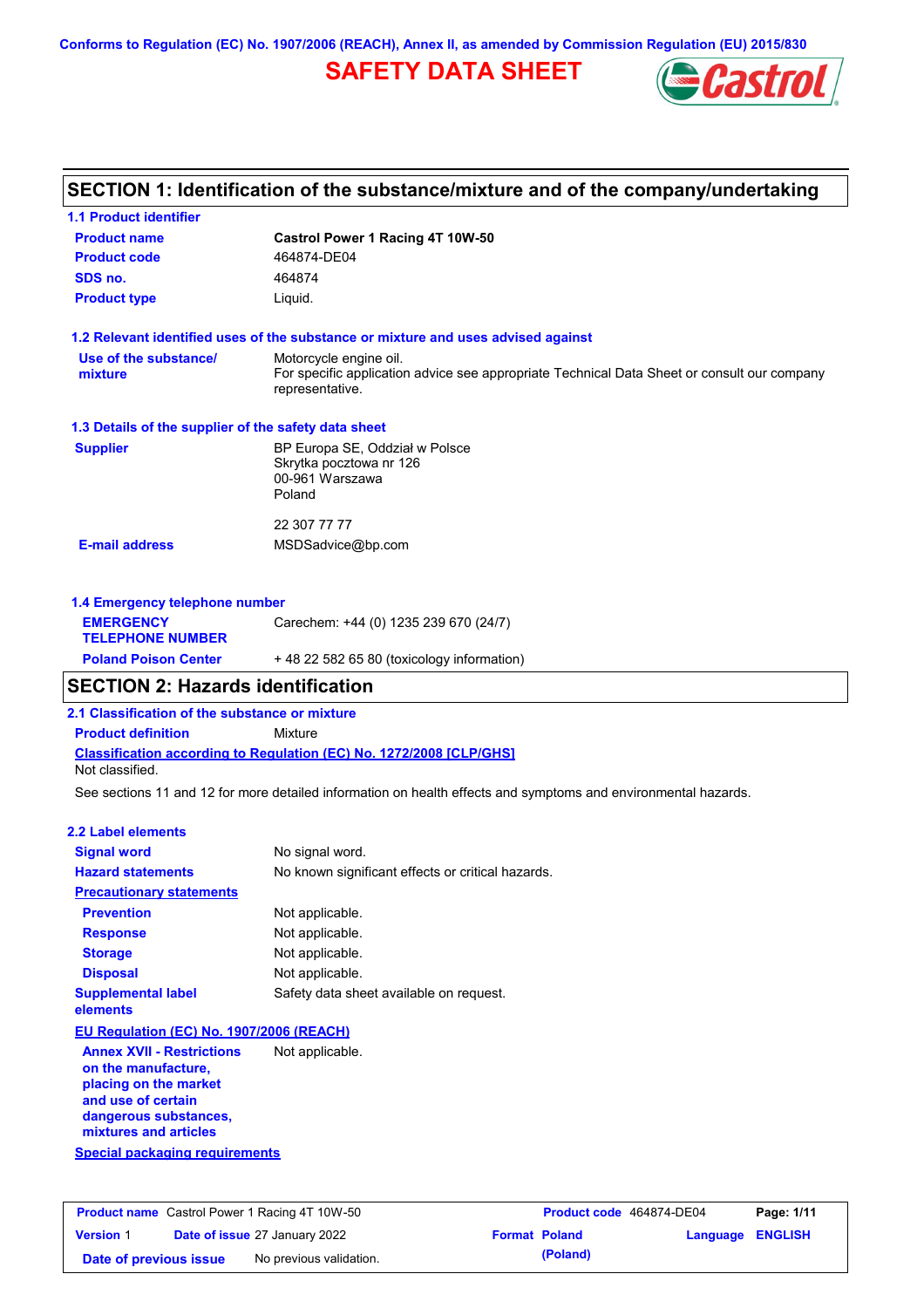# **SECTION 2: Hazards identification**

| <b>Containers to be fitted</b><br>with child-resistant<br>fastenings                                                     | Not applicable.                                                                                                                                                                                                          |
|--------------------------------------------------------------------------------------------------------------------------|--------------------------------------------------------------------------------------------------------------------------------------------------------------------------------------------------------------------------|
| <b>Tactile warning of danger</b>                                                                                         | Not applicable.                                                                                                                                                                                                          |
| 2.3 Other hazards                                                                                                        |                                                                                                                                                                                                                          |
| <b>Results of PBT and vPvB</b><br>assessment                                                                             | Product does not meet the criteria for PBT or vPvB according to Regulation (EC) No. 1907/2006,<br>Annex XIII.                                                                                                            |
| <b>Product meets the criteria</b><br>for PBT or vPvB according<br>to Regulation (EC) No.<br><b>1907/2006, Annex XIII</b> | This mixture does not contain any substances that are assessed to be a PBT or a vPvB.                                                                                                                                    |
| Other hazards which do<br>not result in classification                                                                   | Defatting to the skin.<br>USED ENGINE OILS<br>Used engine oil may contain hazardous components which have the potential to cause skin<br>cancer.<br>See Toxicological Information, section 11 of this Safety Data Sheet. |

## **SECTION 3: Composition/information on ingredients**

### **3.2 Mixtures**

Mixture **Product definition**

| Highly refined base oil (IP 346 DMSO extract < 3%). Proprietary performance additives. |                                                                                        |           |                                               |             |  |
|----------------------------------------------------------------------------------------|----------------------------------------------------------------------------------------|-----------|-----------------------------------------------|-------------|--|
| <b>Product/ingredient</b><br>name                                                      | <b>Identifiers</b>                                                                     | %         | <b>Regulation (EC) No.</b><br>1272/2008 [CLP] | <b>Type</b> |  |
| Distillates (petroleum), hydrotreated<br>heavy paraffinic                              | REACH #: 01-2119484627-25<br>EC: 265-157-1<br>CAS: 64742-54-7<br>Index: 649-467-00-8   | 275 - ≤90 | Not classified.                               | $[2]$       |  |
| Distillates (petroleum), solvent-<br>dewaxed heavy paraffinic                          | REACH #: 01-2119471299-27<br>$EC: 265-169-7$<br>CAS: 64742-65-0<br>Index: 649-474-00-6 | ≤10       | Not classified.                               | $[2]$       |  |
| Distillates (petroleum), hydrotreated<br>heavy paraffinic                              | REACH #: 01-2119484627-25<br>EC: 265-157-1<br>CAS: 64742-54-7<br>Index: 649-467-00-8   | -≤5       | Asp. Tox. 1, H304                             | [1] [2]     |  |

#### **See Section 16 for the full text of the H statements declared above.**

#### Type

[1] Substance classified with a health or environmental hazard

[2] Substance with a workplace exposure limit

[3] Substance meets the criteria for PBT according to Regulation (EC) No. 1907/2006, Annex XIII

[4] Substance meets the criteria for vPvB according to Regulation (EC) No. 1907/2006, Annex XIII

[5] Substance of equivalent concern

[6] Additional disclosure due to company policy

Occupational exposure limits, if available, are listed in Section 8.

### **SECTION 4: First aid measures**

### **4.1 Description of first aid measures**

| Eye contact                       | In case of contact, immediately flush eyes with plenty of water for at least 15 minutes. Eyelids<br>should be held away from the eyeball to ensure thorough rinsing. Check for and remove any<br>contact lenses. Get medical attention. |
|-----------------------------------|-----------------------------------------------------------------------------------------------------------------------------------------------------------------------------------------------------------------------------------------|
| <b>Skin contact</b>               | Wash skin thoroughly with soap and water or use recognised skin cleanser. Remove<br>contaminated clothing and shoes. Wash clothing before reuse. Clean shoes thoroughly before<br>reuse. Get medical attention if irritation develops.  |
| <b>Inhalation</b>                 | If inhaled, remove to fresh air. Get medical attention if symptoms occur.                                                                                                                                                               |
| <b>Ingestion</b>                  | Do not induce vomiting unless directed to do so by medical personnel. Get medical attention if<br>symptoms occur.                                                                                                                       |
| <b>Protection of first-aiders</b> | No action shall be taken involving any personal risk or without suitable training.                                                                                                                                                      |

#### **4.2 Most important symptoms and effects, both acute and delayed**

|                        | <b>Product name</b> Castrol Power 1 Racing 4T 10W-50 |                      | Product code 464874-DE04 |                  | Page: 2/11 |
|------------------------|------------------------------------------------------|----------------------|--------------------------|------------------|------------|
| <b>Version 1</b>       | <b>Date of issue 27 January 2022</b>                 | <b>Format Poland</b> |                          | Language ENGLISH |            |
| Date of previous issue | No previous validation.                              |                      | (Poland)                 |                  |            |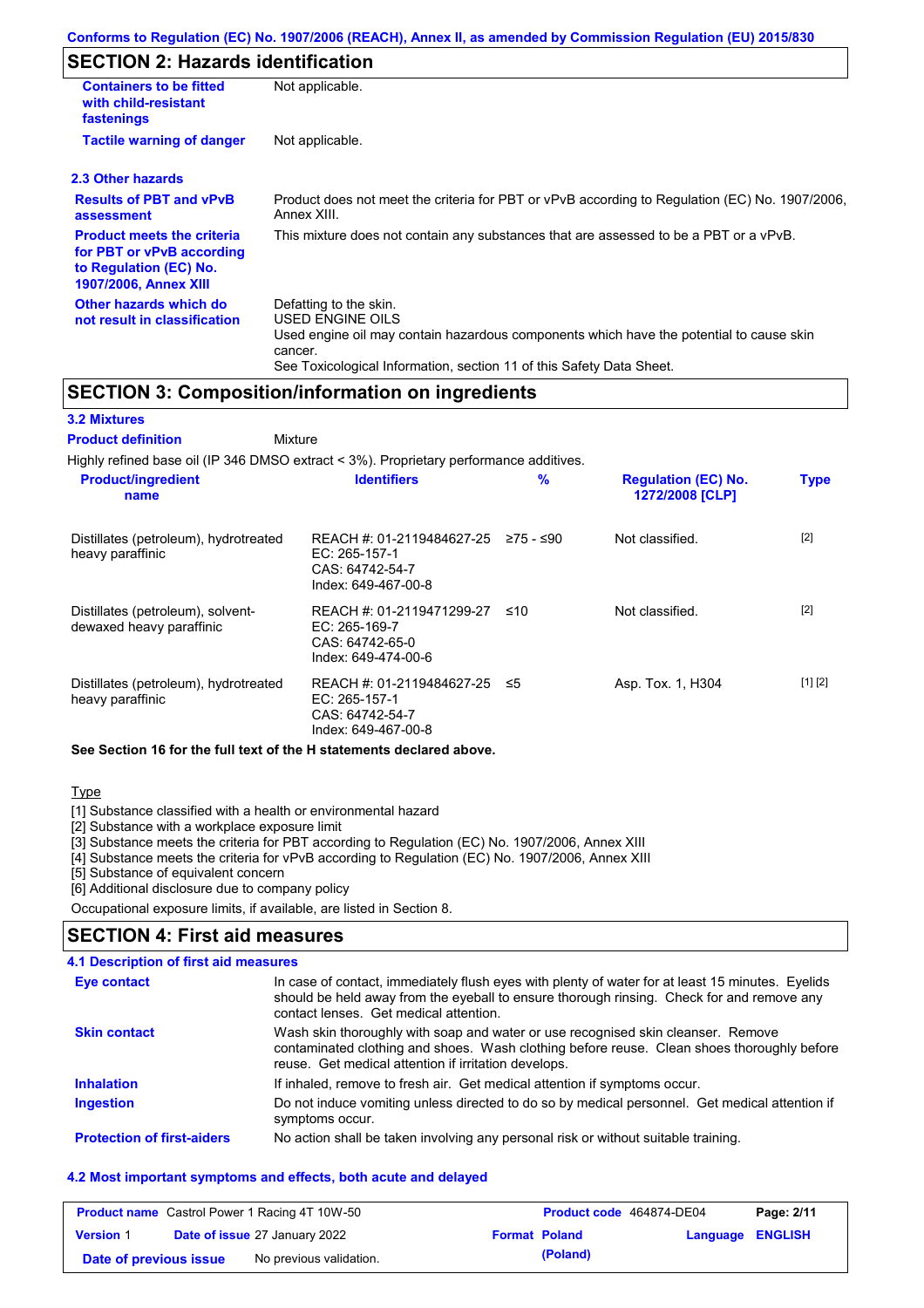# **SECTION 4: First aid measures**

|                                       | See Section 11 for more detailed information on health effects and symptoms.                                      |
|---------------------------------------|-------------------------------------------------------------------------------------------------------------------|
| <b>Potential acute health effects</b> |                                                                                                                   |
| <b>Inhalation</b>                     | Vapour inhalation under ambient conditions is not normally a problem due to low vapour<br>pressure.               |
| <b>Ingestion</b>                      | No known significant effects or critical hazards.                                                                 |
| <b>Skin contact</b>                   | Defatting to the skin. May cause skin dryness and irritation.                                                     |
| <b>Eye contact</b>                    | No known significant effects or critical hazards.                                                                 |
|                                       | Delayed and immediate effects as well as chronic effects from short and long-term exposure                        |
| <b>Inhalation</b>                     | Overexposure to the inhalation of airborne droplets or aerosols may cause irritation of the<br>respiratory tract. |
| <b>Ingestion</b>                      | Ingestion of large quantities may cause nausea and diarrhoea.                                                     |
| <b>Skin contact</b>                   | Prolonged or repeated contact can defat the skin and lead to irritation and/or dermatitis.                        |
| <b>Eye contact</b>                    | Potential risk of transient stinging or redness if accidental eye contact occurs.                                 |

### **4.3 Indication of any immediate medical attention and special treatment needed**

**Notes to physician** Treatment should in general be symptomatic and directed to relieving any effects.

# **SECTION 5: Firefighting measures**

| 5.1 Extinguishing media                                                                                                                                             |                                                                                                                                                                                                                                                                                                                                                                   |  |  |
|---------------------------------------------------------------------------------------------------------------------------------------------------------------------|-------------------------------------------------------------------------------------------------------------------------------------------------------------------------------------------------------------------------------------------------------------------------------------------------------------------------------------------------------------------|--|--|
| <b>Suitable extinguishing</b><br>In case of fire, use foam, dry chemical or carbon dioxide extinguisher or spray.<br>media                                          |                                                                                                                                                                                                                                                                                                                                                                   |  |  |
| Do not use water jet. The use of a water jet may cause the fire to spread by splashing the<br><b>Unsuitable extinguishing</b><br>burning product.<br>media          |                                                                                                                                                                                                                                                                                                                                                                   |  |  |
| 5.2 Special hazards arising from the substance or mixture                                                                                                           |                                                                                                                                                                                                                                                                                                                                                                   |  |  |
| <b>Hazards from the</b><br>In a fire or if heated, a pressure increase will occur and the container may burst.<br>substance or mixture                              |                                                                                                                                                                                                                                                                                                                                                                   |  |  |
| <b>Hazardous combustion</b><br>Combustion products may include the following:<br>carbon oxides (CO, CO <sub>2</sub> ) (carbon monoxide, carbon dioxide)<br>products |                                                                                                                                                                                                                                                                                                                                                                   |  |  |
| 5.3 Advice for firefighters                                                                                                                                         |                                                                                                                                                                                                                                                                                                                                                                   |  |  |
| <b>Special precautions for</b><br>fire-fighters                                                                                                                     | No action shall be taken involving any personal risk or without suitable training. Promptly<br>isolate the scene by removing all persons from the vicinity of the incident if there is a fire.                                                                                                                                                                    |  |  |
| <b>Special protective</b><br>equipment for fire-fighters                                                                                                            | Fire-fighters should wear appropriate protective equipment and self-contained breathing<br>apparatus (SCBA) with a full face-piece operated in positive pressure mode. Clothing for fire-<br>fighters (including helmets, protective boots and gloves) conforming to European standard EN<br>469 will provide a basic level of protection for chemical incidents. |  |  |

# **SECTION 6: Accidental release measures**

|                                                          | 6.1 Personal precautions, protective equipment and emergency procedures                                                                                                                                                                                                                                                                                                                        |
|----------------------------------------------------------|------------------------------------------------------------------------------------------------------------------------------------------------------------------------------------------------------------------------------------------------------------------------------------------------------------------------------------------------------------------------------------------------|
| For non-emergency<br>personnel                           | No action shall be taken involving any personal risk or without suitable training. Evacuate<br>surrounding areas. Keep unnecessary and unprotected personnel from entering. Do not touch<br>or walk through spilt material. Floors may be slippery; use care to avoid falling. Put on<br>appropriate personal protective equipment.                                                            |
| For emergency responders                                 | If specialised clothing is required to deal with the spillage, take note of any information in<br>Section 8 on suitable and unsuitable materials. See also the information in "For non-<br>emergency personnel".                                                                                                                                                                               |
| <b>6.2 Environmental</b><br>precautions                  | Avoid dispersal of spilt material and runoff and contact with soil, waterways, drains and sewers.<br>Inform the relevant authorities if the product has caused environmental pollution (sewers,<br>waterways, soil or air).                                                                                                                                                                    |
| 6.3 Methods and material for containment and cleaning up |                                                                                                                                                                                                                                                                                                                                                                                                |
| <b>Small spill</b>                                       | Stop leak if without risk. Move containers from spill area. Absorb with an inert material and<br>place in an appropriate waste disposal container. Dispose of via a licensed waste disposal<br>contractor.                                                                                                                                                                                     |
| Large spill                                              | Stop leak if without risk. Move containers from spill area. Prevent entry into sewers, water<br>courses, basements or confined areas. Contain and collect spillage with non-combustible,<br>absorbent material e.g. sand, earth, vermiculite or diatomaceous earth and place in container<br>for disposal according to local regulations. Dispose of via a licensed waste disposal contractor. |
| <b>Product name</b> Castrol Power 1 Racing 4T 10W-50     | <b>Product code</b> 464874-DE04<br>P <sub>2</sub> na: 3/11                                                                                                                                                                                                                                                                                                                                     |

| <b>Product name</b> Castrol Power 1 Racing 4T 10W-50 |                                      |                      | <b>Product code</b> 464874-DE04 |                         | Page: 3/11 |
|------------------------------------------------------|--------------------------------------|----------------------|---------------------------------|-------------------------|------------|
| <b>Version 1</b>                                     | <b>Date of issue 27 January 2022</b> | <b>Format Poland</b> |                                 | <b>Language ENGLISH</b> |            |
| Date of previous issue                               | No previous validation.              |                      | (Poland)                        |                         |            |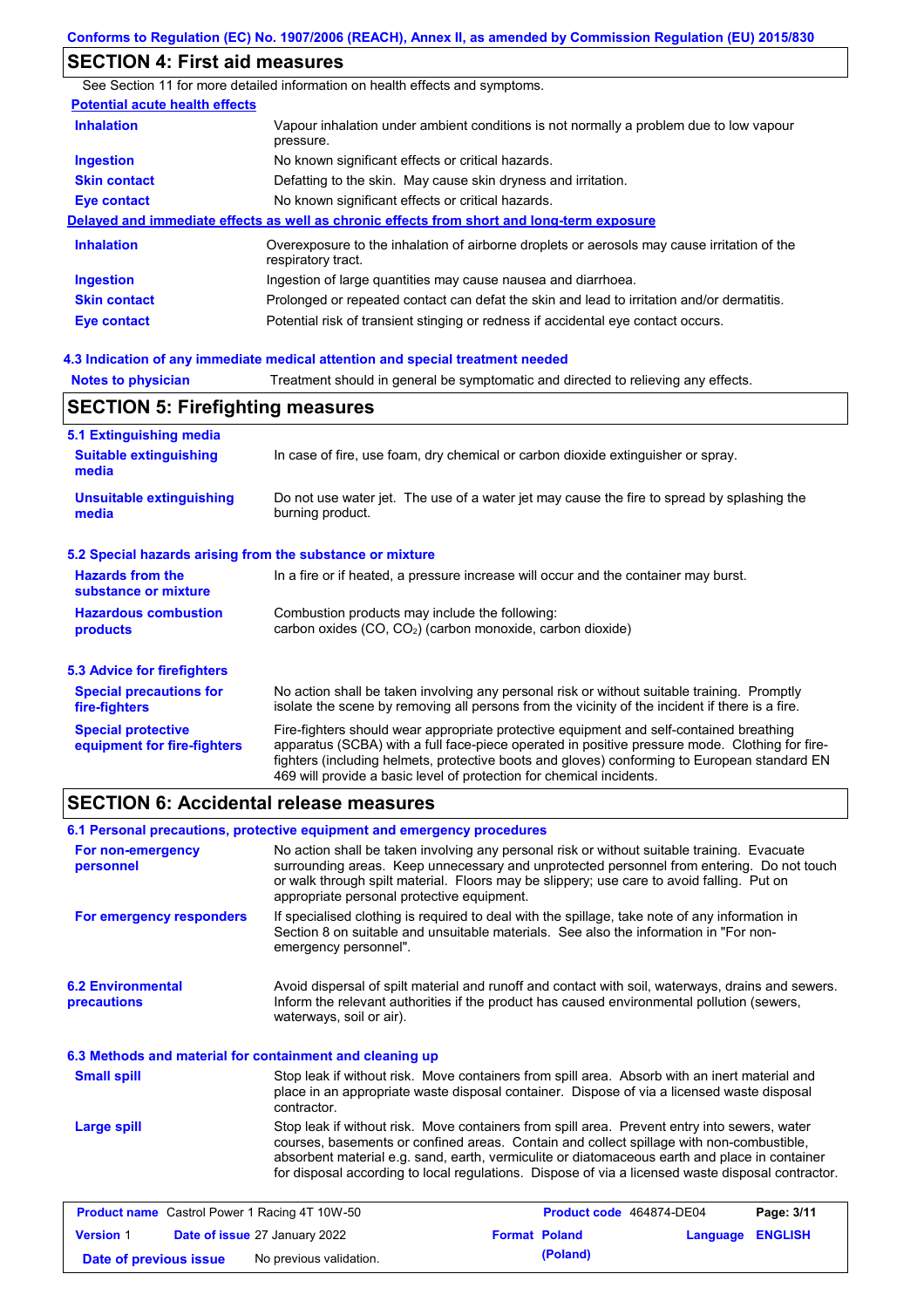## **SECTION 6: Accidental release measures**

| <b>6.4 Reference to other</b> | See Section 1 for emergency contact information.                            |
|-------------------------------|-----------------------------------------------------------------------------|
| <b>sections</b>               | See Section 5 for firefighting measures.                                    |
|                               | See Section 8 for information on appropriate personal protective equipment. |
|                               | See Section 12 for environmental precautions.                               |
|                               | See Section 13 for additional waste treatment information.                  |

## **SECTION 7: Handling and storage**

| 7.1 Precautions for safe handling                                                    |                                                                                                                                                                                                                                                                                                                                                                                                                                                                                          |
|--------------------------------------------------------------------------------------|------------------------------------------------------------------------------------------------------------------------------------------------------------------------------------------------------------------------------------------------------------------------------------------------------------------------------------------------------------------------------------------------------------------------------------------------------------------------------------------|
| <b>Protective measures</b>                                                           | Put on appropriate personal protective equipment.                                                                                                                                                                                                                                                                                                                                                                                                                                        |
| <b>Advice on general</b><br>occupational hygiene                                     | Eating, drinking and smoking should be prohibited in areas where this material is handled,<br>stored and processed. Wash thoroughly after handling. Remove contaminated clothing and<br>protective equipment before entering eating areas. See also Section 8 for additional<br>information on hygiene measures.                                                                                                                                                                         |
| <b>7.2 Conditions for safe</b><br>storage, including any<br><i>incompatibilities</i> | Store in accordance with local requlations. Store in a dry, cool and well-ventilated area, away<br>from incompatible materials (see Section 10). Keep away from heat and direct sunlight. Keep<br>container tightly closed and sealed until ready for use. Containers that have been opened must<br>be carefully resealed and kept upright to prevent leakage. Store and use only in equipment/<br>containers designed for use with this product. Do not store in unlabelled containers. |
| <b>Not suitable</b>                                                                  | Prolonged exposure to elevated temperature                                                                                                                                                                                                                                                                                                                                                                                                                                               |
| 7.3 Specific end use(s)                                                              |                                                                                                                                                                                                                                                                                                                                                                                                                                                                                          |
| <b>Recommendations</b>                                                               | See section 1.2 and Exposure scenarios in annex, if applicable.                                                                                                                                                                                                                                                                                                                                                                                                                          |

## **SECTION 8: Exposure controls/personal protection**

#### **8.1 Control parameters**

| <b>Occupational exposure limits</b>                          |                                                                                                                                                                                                                                                                                                                                 |  |  |  |
|--------------------------------------------------------------|---------------------------------------------------------------------------------------------------------------------------------------------------------------------------------------------------------------------------------------------------------------------------------------------------------------------------------|--|--|--|
| <b>Product/ingredient name</b>                               | <b>Exposure limit values</b>                                                                                                                                                                                                                                                                                                    |  |  |  |
| Distillates (petroleum), hydrotreated heavy paraffinic       | Minister of Family, Labor and Social Policy of June 12, 2018 on the<br>maximum allowable concentrations and intensities of factors<br>harmful to health in the work environment (Journal of Laws 2018,<br>item 1286, as amended) (Poland).<br>TWA: 5 mg/m <sup>3</sup> 8 hours. Issued/Revised: 8/2018 Form: Inhalable fraction |  |  |  |
| Distillates (petroleum), solvent-dewaxed heavy<br>paraffinic | Minister of Family, Labor and Social Policy of June 12, 2018 on the<br>maximum allowable concentrations and intensities of factors<br>harmful to health in the work environment (Journal of Laws 2018,<br>item 1286, as amended) (Poland).<br>TWA: 5 mg/m <sup>3</sup> 8 hours. Issued/Revised: 8/2018 Form: Inhalable fraction |  |  |  |
| Distillates (petroleum), hydrotreated heavy paraffinic       | Minister of Family, Labor and Social Policy of June 12, 2018 on the<br>maximum allowable concentrations and intensities of factors<br>harmful to health in the work environment (Journal of Laws 2018,<br>item 1286, as amended) (Poland).<br>TWA: 5 mg/m <sup>3</sup> 8 hours. Issued/Revised: 8/2018 Form: Inhalable fraction |  |  |  |

Whilst specific OELs for certain components may be shown in this section, other components may be present in any mist, vapour or dust produced. Therefore, the specific OELs may not be applicable to the product as a whole and are provided for guidance only.

**Recommended monitoring**  If this product contains ingredients with exposure limits, personal, workplace atmosphere or biological monitoring may be required to determine the effectiveness of the ventilation or other control measures and/or the necessity to use respiratory protective equipment. Reference should be made to monitoring standards, such as the following: European Standard EN 689 (Workplace atmospheres - Guidance for the assessment of exposure by inhalation to chemical agents for comparison with limit values and measurement strategy) European Standard EN 14042 (Workplace atmospheres - Guide for the application and use of procedures for the assessment of exposure to chemical and biological agents) European Standard EN 482 (Workplace atmospheres - General requirements for the performance of procedures for the measurement of chemical agents) Reference to national guidance documents for methods for the determination of hazardous substances will also be required.

#### **Derived No Effect Level**

**procedures**

No DNELs/DMELs available.

#### **Predicted No Effect Concentration**

No PNECs available

|                        | <b>Product name</b> Castrol Power 1 Racing 4T 10W-50 | <b>Product code</b> 464874-DE04 |                  | Page: 4/11 |
|------------------------|------------------------------------------------------|---------------------------------|------------------|------------|
| <b>Version 1</b>       | <b>Date of issue 27 January 2022</b>                 | <b>Format Poland</b>            | Language ENGLISH |            |
| Date of previous issue | No previous validation.                              | (Poland)                        |                  |            |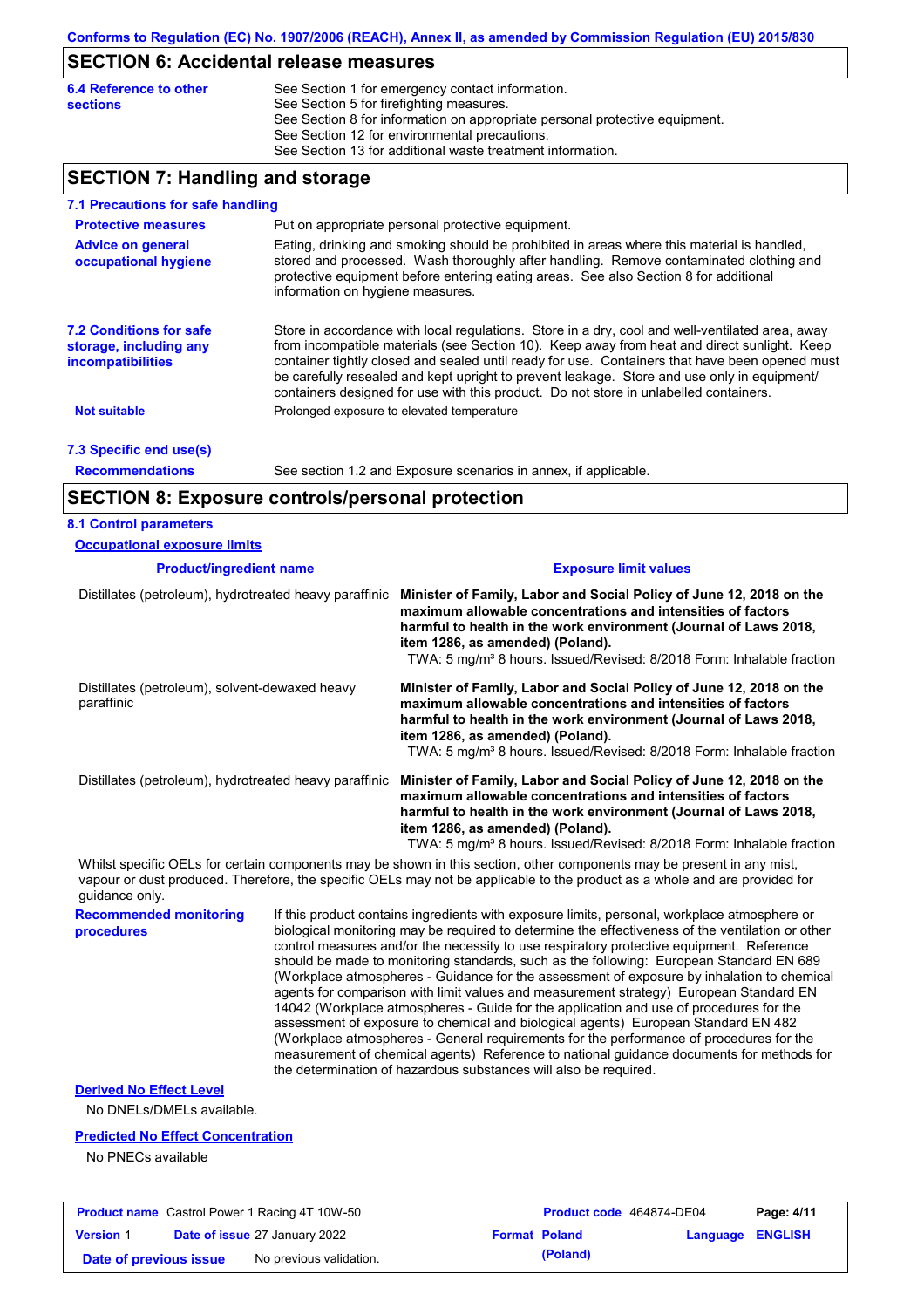# **SECTION 8: Exposure controls/personal protection**

| <b>8.2 Exposure controls</b>               |                                                                                                                                                                                                                                                                                                                                                                                                                                                                                                                                                                                                                                                                                                                                                                                                                                                                                                                                                                                                         |
|--------------------------------------------|---------------------------------------------------------------------------------------------------------------------------------------------------------------------------------------------------------------------------------------------------------------------------------------------------------------------------------------------------------------------------------------------------------------------------------------------------------------------------------------------------------------------------------------------------------------------------------------------------------------------------------------------------------------------------------------------------------------------------------------------------------------------------------------------------------------------------------------------------------------------------------------------------------------------------------------------------------------------------------------------------------|
| <b>Appropriate engineering</b><br>controls | Provide exhaust ventilation or other engineering controls to keep the relevant airborne<br>concentrations below their respective occupational exposure limits.<br>All activities involving chemicals should be assessed for their risks to health, to ensure<br>exposures are adequately controlled. Personal protective equipment should only be considered<br>after other forms of control measures (e.g. engineering controls) have been suitably evaluated.<br>Personal protective equipment should conform to appropriate standards, be suitable for use, be<br>kept in good condition and properly maintained.<br>Your supplier of personal protective equipment should be consulted for advice on selection and<br>appropriate standards. For further information contact your national organisation for standards.<br>The final choice of protective equipment will depend upon a risk assessment. It is important to<br>ensure that all items of personal protective equipment are compatible. |
| <b>Individual protection measures</b>      |                                                                                                                                                                                                                                                                                                                                                                                                                                                                                                                                                                                                                                                                                                                                                                                                                                                                                                                                                                                                         |
| <b>Hygiene measures</b>                    | Wash hands, forearms and face thoroughly after handling chemical products, before eating,<br>smoking and using the lavatory and at the end of the working period. Ensure that eyewash<br>stations and safety showers are close to the workstation location.                                                                                                                                                                                                                                                                                                                                                                                                                                                                                                                                                                                                                                                                                                                                             |
| <b>Respiratory protection</b>              | In case of insufficient ventilation, wear suitable respiratory equipment.<br>The correct choice of respiratory protection depends upon the chemicals being handled, the<br>conditions of work and use, and the condition of the respiratory equipment. Safety procedures<br>should be developed for each intended application. Respiratory protection equipment should<br>therefore be chosen in consultation with the supplier/manufacturer and with a full assessment<br>of the working conditions.                                                                                                                                                                                                                                                                                                                                                                                                                                                                                                   |
| <b>Eye/face protection</b>                 | Safety glasses with side shields.                                                                                                                                                                                                                                                                                                                                                                                                                                                                                                                                                                                                                                                                                                                                                                                                                                                                                                                                                                       |
| <b>Skin protection</b>                     |                                                                                                                                                                                                                                                                                                                                                                                                                                                                                                                                                                                                                                                                                                                                                                                                                                                                                                                                                                                                         |
| <b>Hand protection</b>                     | <b>General Information:</b>                                                                                                                                                                                                                                                                                                                                                                                                                                                                                                                                                                                                                                                                                                                                                                                                                                                                                                                                                                             |
|                                            | Because specific work environments and material handling practices vary, safety procedures<br>should be developed for each intended application. The correct choice of protective gloves<br>depends upon the chemicals being handled, and the conditions of work and use. Most gloves<br>provide protection for only a limited time before they must be discarded and replaced (even the<br>best chemically resistant gloves will break down after repeated chemical exposures).                                                                                                                                                                                                                                                                                                                                                                                                                                                                                                                        |
|                                            | Gloves should be chosen in consultation with the supplier / manufacturer and taking account of<br>a full assessment of the working conditions.                                                                                                                                                                                                                                                                                                                                                                                                                                                                                                                                                                                                                                                                                                                                                                                                                                                          |
|                                            | Recommended: Nitrile gloves.<br><b>Breakthrough time:</b>                                                                                                                                                                                                                                                                                                                                                                                                                                                                                                                                                                                                                                                                                                                                                                                                                                                                                                                                               |
|                                            | Breakthrough time data are generated by glove manufacturers under laboratory test conditions<br>and represent how long a glove can be expected to provide effective permeation resistance. It<br>is important when following breakthrough time recommendations that actual workplace<br>conditions are taken into account. Always consult with your glove supplier for up-to-date<br>technical information on breakthrough times for the recommended glove type.<br>Our recommendations on the selection of gloves are as follows:                                                                                                                                                                                                                                                                                                                                                                                                                                                                      |
|                                            | Continuous contact:                                                                                                                                                                                                                                                                                                                                                                                                                                                                                                                                                                                                                                                                                                                                                                                                                                                                                                                                                                                     |
|                                            | Gloves with a minimum breakthrough time of 240 minutes, or >480 minutes if suitable gloves<br>can be obtained.<br>If suitable gloves are not available to offer that level of protection, gloves with shorter<br>breakthrough times may be acceptable as long as appropriate glove maintenance and<br>replacement regimes are determined and adhered to.                                                                                                                                                                                                                                                                                                                                                                                                                                                                                                                                                                                                                                                |
|                                            | Short-term / splash protection:                                                                                                                                                                                                                                                                                                                                                                                                                                                                                                                                                                                                                                                                                                                                                                                                                                                                                                                                                                         |
|                                            | Recommended breakthrough times as above.<br>It is recognised that for short-term, transient exposures, gloves with shorter breakthrough times<br>may commonly be used. Therefore, appropriate maintenance and replacement regimes must<br>be determined and rigorously followed.                                                                                                                                                                                                                                                                                                                                                                                                                                                                                                                                                                                                                                                                                                                        |
|                                            | <b>Glove Thickness:</b>                                                                                                                                                                                                                                                                                                                                                                                                                                                                                                                                                                                                                                                                                                                                                                                                                                                                                                                                                                                 |
|                                            | For general applications, we recommend gloves with a thickness typically greater than 0.35 mm.                                                                                                                                                                                                                                                                                                                                                                                                                                                                                                                                                                                                                                                                                                                                                                                                                                                                                                          |
|                                            | It should be emphasised that glove thickness is not necessarily a good predictor of glove<br>resistance to a specific chemical, as the permeation efficiency of the glove will be dependent<br>on the exact composition of the glove material. Therefore, glove selection should also be based<br>on consideration of the task requirements and knowledge of breakthrough times.<br>Glove thickness may also vary depending on the glove manufacturer, the glove type and the<br>glove model. Therefore, the manufacturers' technical data should always be taken into account                                                                                                                                                                                                                                                                                                                                                                                                                          |

|                        | <b>Product name</b> Castrol Power 1 Racing 4T 10W-50 | Product code 464874-DE04 |                  | Page: 5/11 |
|------------------------|------------------------------------------------------|--------------------------|------------------|------------|
| <b>Version 1</b>       | <b>Date of issue 27 January 2022</b>                 | <b>Format Poland</b>     | Language ENGLISH |            |
| Date of previous issue | No previous validation.                              | (Poland)                 |                  |            |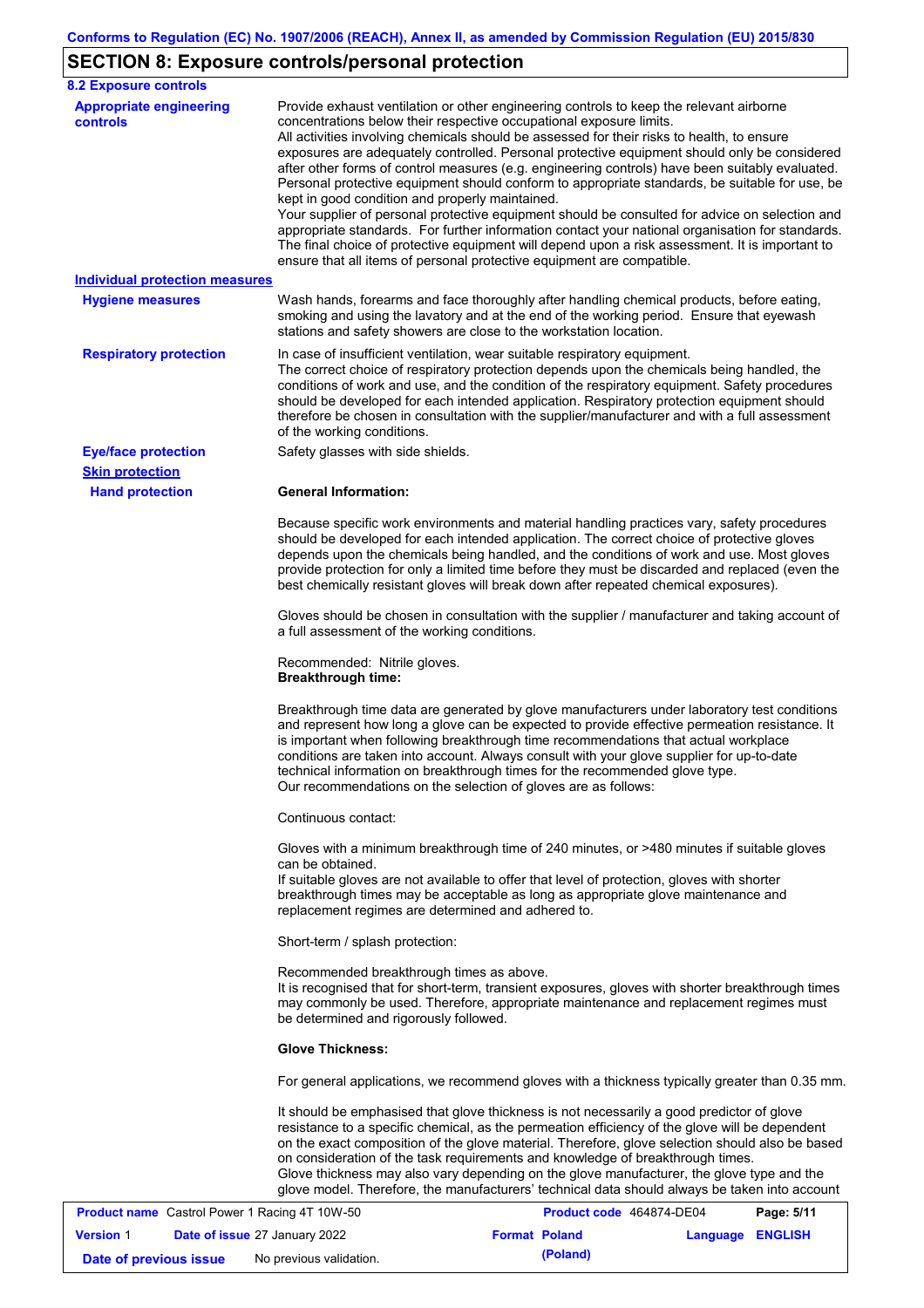# **SECTION 8: Exposure controls/personal protection**

|  | to ensure selection of the most appropriate glove for the task. |  |  |  |  |
|--|-----------------------------------------------------------------|--|--|--|--|
|  |                                                                 |  |  |  |  |

Note: Depending on the activity being conducted, gloves of varying thickness may be required for specific tasks. For example:

 • Thinner gloves (down to 0.1 mm or less) may be required where a high degree of manual dexterity is needed. However, these gloves are only likely to give short duration protection and would normally be just for single use applications, then disposed of.

 • Thicker gloves (up to 3 mm or more) may be required where there is a mechanical (as well as a chemical) risk i.e. where there is abrasion or puncture potential.

| <b>Skin and body</b>                      | Use of protective clothing is good industrial practice.<br>Personal protective equipment for the body should be selected based on the task being<br>performed and the risks involved and should be approved by a specialist before handling this<br>product.<br>Cotton or polyester/cotton overalls will only provide protection against light superficial<br>contamination that will not soak through to the skin. Overalls should be laundered on a regular<br>basis. When the risk of skin exposure is high (e.g. when cleaning up spillages or if there is a<br>risk of splashing) then chemical resistant aprons and/or impervious chemical suits and boots<br>will be required. |
|-------------------------------------------|---------------------------------------------------------------------------------------------------------------------------------------------------------------------------------------------------------------------------------------------------------------------------------------------------------------------------------------------------------------------------------------------------------------------------------------------------------------------------------------------------------------------------------------------------------------------------------------------------------------------------------------------------------------------------------------|
| <b>Refer to standards:</b>                | Respiratory protection: EN 529<br>Gloves: EN 420, EN 374<br>Eye protection: EN 166<br>Filtering half-mask: EN 149<br>Filtering half-mask with valve: EN 405<br>Half-mask: EN 140 plus filter<br>Full-face mask: EN 136 plus filter<br>Particulate filters: EN 143<br>Gas/combined filters: EN 14387                                                                                                                                                                                                                                                                                                                                                                                   |
| <b>Environmental exposure</b><br>controls | Emissions from ventilation or work process equipment should be checked to ensure they<br>comply with the requirements of environmental protection legislation. In some cases, fume<br>scrubbers, filters or engineering modifications to the process equipment will be necessary to<br>reduce emissions to acceptable levels.                                                                                                                                                                                                                                                                                                                                                         |

## **SECTION 9: Physical and chemical properties**

The conditions of measurement of all properties are at standard temperature and pressure unless otherwise indicated.

#### **9.1 Information on basic physical and chemical properties**

| <b>Appearance</b>                               |                                            |
|-------------------------------------------------|--------------------------------------------|
| <b>Physical state</b>                           | Liquid.                                    |
| <b>Colour</b>                                   | Red.                                       |
| <b>Odour</b>                                    | Not available.                             |
| <b>Odour threshold</b>                          | Not available.                             |
| рH                                              | Not applicable.                            |
| <b>Melting point/freezing point</b>             | Not available.                             |
| Initial boiling point and boiling               | Not available.                             |
| range                                           |                                            |
| <b>Pour point</b>                               | -36 °C                                     |
| <b>Flash point</b>                              | Closed cup: 205°C (401°F) [Pensky-Martens] |
| <b>Evaporation rate</b>                         | Not available.                             |
| <b>Flammability (solid, gas)</b>                | Not available.                             |
| Upper/lower flammability or<br>explosive limits | Not available.                             |
| <b>Vapour pressure</b>                          | Not available.                             |

|                        | <b>Product name</b> Castrol Power 1 Racing 4T 10W-50 |                      | Product code 464874-DE04 |                         | Page: 6/11 |
|------------------------|------------------------------------------------------|----------------------|--------------------------|-------------------------|------------|
| <b>Version 1</b>       | <b>Date of issue 27 January 2022</b>                 | <b>Format Poland</b> |                          | <b>Language ENGLISH</b> |            |
| Date of previous issue | No previous validation.                              |                      | (Poland)                 |                         |            |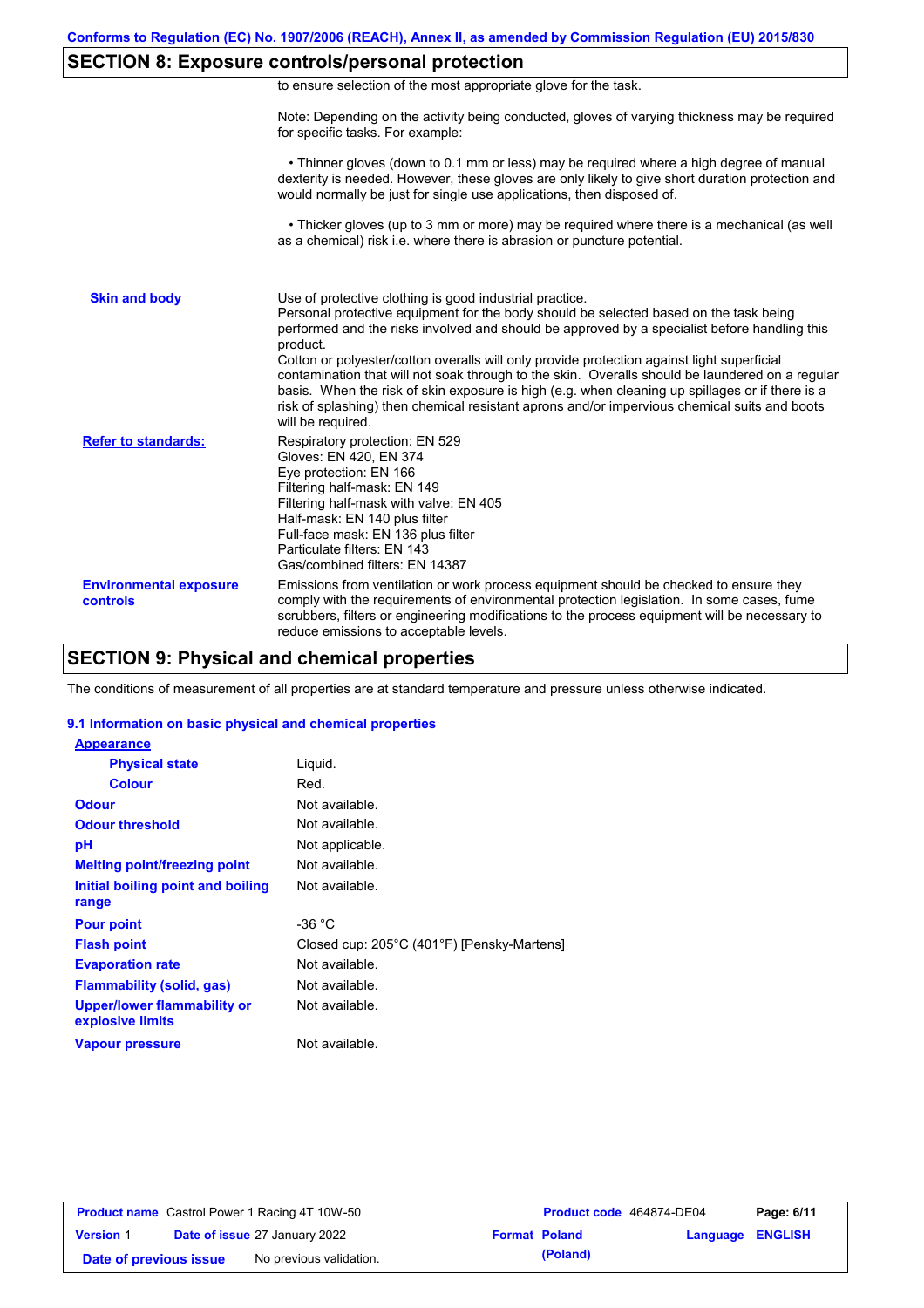# **SECTION 9: Physical and chemical properties**

|                                                   |                                                                                                                                             |           | Vapour Pressure at 20°C |                    |          | Vapour pressure at 50°C |               |  |
|---------------------------------------------------|---------------------------------------------------------------------------------------------------------------------------------------------|-----------|-------------------------|--------------------|----------|-------------------------|---------------|--|
|                                                   | <b>Ingredient name</b>                                                                                                                      | mm Hg kPa |                         | <b>Method</b>      | mm<br>Hg | kPa                     | <b>Method</b> |  |
|                                                   | Distillates (petroleum),<br>hydrotreated heavy<br>paraffinic                                                                                | < 0.08    | < 0.011                 | <b>ASTM D 5191</b> |          |                         |               |  |
|                                                   | Distillates (petroleum),<br>solvent-dewaxed<br>heavy paraffinic                                                                             | < 0.08    | < 0.011                 | <b>ASTM D 5191</b> |          |                         |               |  |
|                                                   | Distillates (petroleum),<br>hydrotreated heavy<br>paraffinic                                                                                | < 0.08    | < 0.011                 | <b>ASTM D 5191</b> |          |                         |               |  |
| <b>Vapour density</b>                             | Not available.                                                                                                                              |           |                         |                    |          |                         |               |  |
| <b>Relative density</b>                           | Not available.                                                                                                                              |           |                         |                    |          |                         |               |  |
| <b>Density</b>                                    | <1000 kg/m <sup>3</sup> (<1 g/cm <sup>3</sup> ) at 15°C                                                                                     |           |                         |                    |          |                         |               |  |
| <b>Solubility(ies)</b>                            | insoluble in water.                                                                                                                         |           |                         |                    |          |                         |               |  |
| <b>Partition coefficient: n-octanol/</b><br>water | Not applicable.                                                                                                                             |           |                         |                    |          |                         |               |  |
| <b>Auto-ignition temperature</b>                  | Not available.                                                                                                                              |           |                         |                    |          |                         |               |  |
| <b>Decomposition temperature</b>                  | Not available.                                                                                                                              |           |                         |                    |          |                         |               |  |
| <b>Viscosity</b>                                  | Kinematic: 113.2 mm <sup>2</sup> /s (113.2 cSt) at $40^{\circ}$ C<br>Kinematic: 16.4 to 17.8 mm <sup>2</sup> /s (16.4 to 17.8 cSt) at 100°C |           |                         |                    |          |                         |               |  |
| <b>Explosive properties</b>                       | Not available.                                                                                                                              |           |                         |                    |          |                         |               |  |
| <b>Oxidising properties</b>                       | Not available.                                                                                                                              |           |                         |                    |          |                         |               |  |
| <b>Particle characteristics</b>                   |                                                                                                                                             |           |                         |                    |          |                         |               |  |
| <b>Median particle size</b>                       | Not applicable.                                                                                                                             |           |                         |                    |          |                         |               |  |
| 9.2 Other information                             |                                                                                                                                             |           |                         |                    |          |                         |               |  |
| No additional information.                        |                                                                                                                                             |           |                         |                    |          |                         |               |  |
| <b>SECTION 10: Stability and reactivity</b>       |                                                                                                                                             |           |                         |                    |          |                         |               |  |
| <b>10.1 Reactivity</b>                            | No specific test data available for this product. Refer to Conditions to avoid and Incompatible<br>materials for additional information.    |           |                         |                    |          |                         |               |  |
| <b>10.2 Chemical stability</b>                    | The product is stable.                                                                                                                      |           |                         |                    |          |                         |               |  |
| 10.3 Possibility of                               | Under normal conditions of storage and use, hazardous reactions will not occur.                                                             |           |                         |                    |          |                         |               |  |

| hazardous reactions | Under normal conditions of storage and use, hazardous polymerisation will not occur. |
|---------------------|--------------------------------------------------------------------------------------|
|                     |                                                                                      |

## **10.4 Conditions to avoid** Avoid all possible sources of ignition (spark or flame).

| <b>10.6 Hazardous</b>  | Under normal conditions of storage and use, hazardous decomposition products should not be |
|------------------------|--------------------------------------------------------------------------------------------|
| decomposition products | produced.                                                                                  |

Reactive or incompatible with the following materials: oxidising materials.

# **SECTION 11: Toxicological information**

**10.5 Incompatible materials**

| 11.1 Information on toxicological effects            |                                                                                                     |  |                          |  |            |
|------------------------------------------------------|-----------------------------------------------------------------------------------------------------|--|--------------------------|--|------------|
| <b>Acute toxicity estimates</b>                      |                                                                                                     |  |                          |  |            |
| Not available.                                       |                                                                                                     |  |                          |  |            |
| <b>Information on likely</b><br>routes of exposure   | Routes of entry anticipated: Dermal, Inhalation.                                                    |  |                          |  |            |
| <b>Potential acute health effects</b>                |                                                                                                     |  |                          |  |            |
| <b>Inhalation</b>                                    | Vapour inhalation under ambient conditions is not normally a problem due to low vapour<br>pressure. |  |                          |  |            |
| <b>Ingestion</b>                                     | No known significant effects or critical hazards.                                                   |  |                          |  |            |
| <b>Skin contact</b>                                  | Defatting to the skin. May cause skin dryness and irritation.                                       |  |                          |  |            |
| Eye contact                                          | No known significant effects or critical hazards.                                                   |  |                          |  |            |
|                                                      | <u>Symptoms related to the physical, chemical and toxicological characteristics</u>                 |  |                          |  |            |
| <b>Product name</b> Castrol Power 1 Racing 4T 10W-50 |                                                                                                     |  | Product code 464874-DE04 |  | Page: 7/11 |
| <b>Version 1</b>                                     | <b>Format Poland</b><br><b>ENGLISH</b><br><b>Date of issue 27 January 2022</b><br>Language          |  |                          |  |            |
| Date of previous issue                               | No previous validation.                                                                             |  | (Poland)                 |  |            |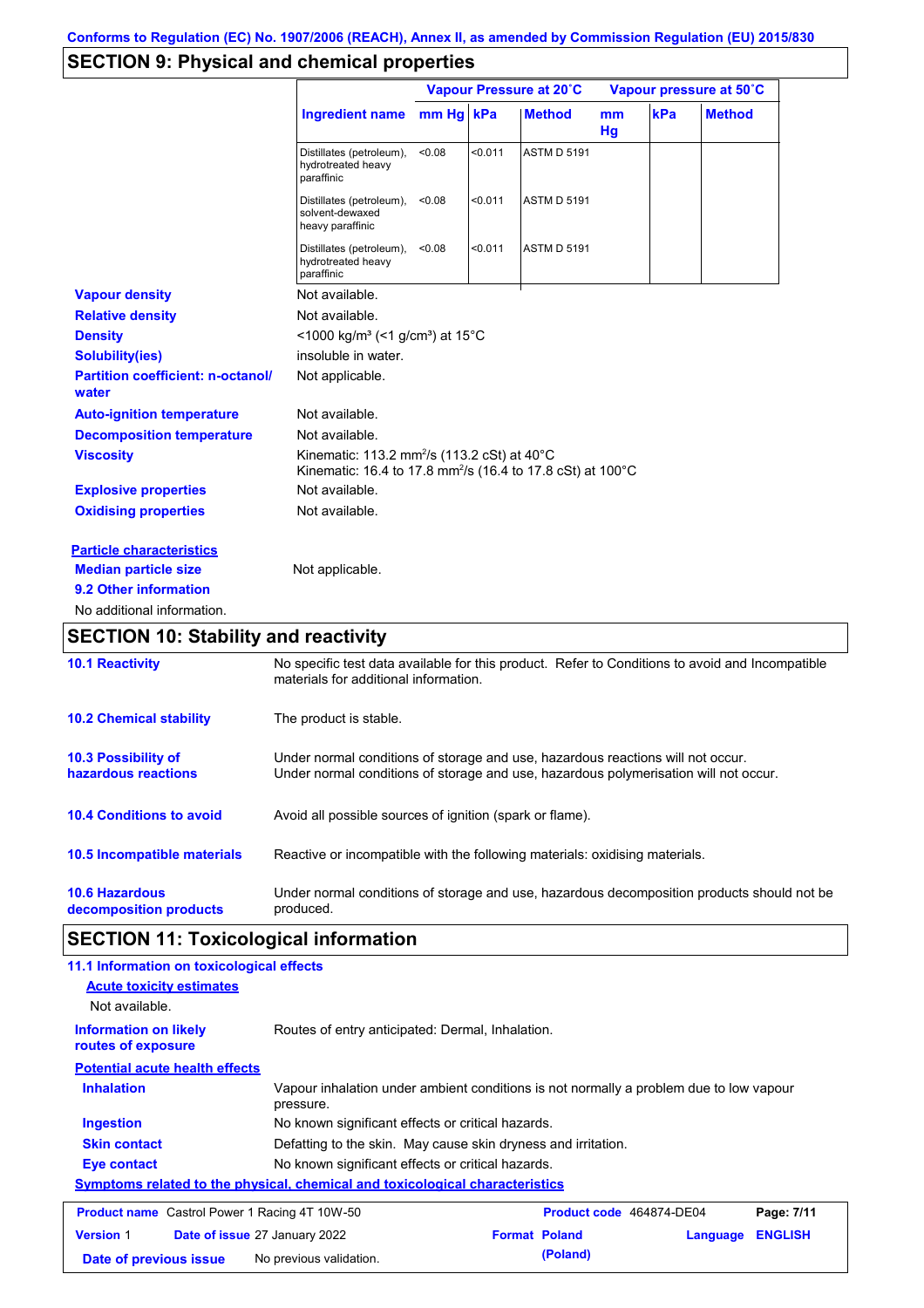# **SECTION 11: Toxicological information**

| <b>Inhalation</b>                       | No specific data.                                                                                                                                                                                                                                                                                                                                                                                        |
|-----------------------------------------|----------------------------------------------------------------------------------------------------------------------------------------------------------------------------------------------------------------------------------------------------------------------------------------------------------------------------------------------------------------------------------------------------------|
| <b>Ingestion</b>                        | No specific data.                                                                                                                                                                                                                                                                                                                                                                                        |
| <b>Skin contact</b>                     | Adverse symptoms may include the following:<br>irritation<br>dryness<br>cracking                                                                                                                                                                                                                                                                                                                         |
| Eye contact                             | No specific data.                                                                                                                                                                                                                                                                                                                                                                                        |
|                                         | Delayed and immediate effects as well as chronic effects from short and long-term exposure                                                                                                                                                                                                                                                                                                               |
| <b>Inhalation</b>                       | Overexposure to the inhalation of airborne droplets or aerosols may cause irritation of the<br>respiratory tract.                                                                                                                                                                                                                                                                                        |
| <b>Ingestion</b>                        | Ingestion of large quantities may cause nausea and diarrhoea.                                                                                                                                                                                                                                                                                                                                            |
| <b>Skin contact</b>                     | Prolonged or repeated contact can defat the skin and lead to irritation and/or dermatitis.                                                                                                                                                                                                                                                                                                               |
| <b>Eye contact</b>                      | Potential risk of transient stinging or redness if accidental eye contact occurs.                                                                                                                                                                                                                                                                                                                        |
| <b>Potential chronic health effects</b> |                                                                                                                                                                                                                                                                                                                                                                                                          |
| <b>General</b>                          | USED ENGINE OILS<br>Combustion products resulting from the operation of internal combustion engines contaminate<br>engine oils during use. Used engine oil may contain hazardous components which have the<br>potential to cause skin cancer. Frequent or prolonged contact with all types and makes of used<br>engine oil must therefore be avoided and a high standard of personal hygiene maintained. |
| <b>Carcinogenicity</b>                  | No known significant effects or critical hazards.                                                                                                                                                                                                                                                                                                                                                        |
| <b>Mutagenicity</b>                     | No known significant effects or critical hazards.                                                                                                                                                                                                                                                                                                                                                        |
| <b>Developmental effects</b>            | No known significant effects or critical hazards.                                                                                                                                                                                                                                                                                                                                                        |
| <b>Fertility effects</b>                | No known significant effects or critical hazards.                                                                                                                                                                                                                                                                                                                                                        |

## **SECTION 12: Ecological information**

| <b>12.1 Toxicity</b>  |              |
|-----------------------|--------------|
| Facturemental homests | $N_{\alpha}$ |

**Environmental hazards** Not classified as dangerous

#### **12.2 Persistence and degradability**

Expected to be biodegradable.

#### **12.3 Bioaccumulative potential**

This product is not expected to bioaccumulate through food chains in the environment.

| <b>12.4 Mobility in soil</b>                            |                                                                      |
|---------------------------------------------------------|----------------------------------------------------------------------|
| <b>Soil/water partition</b><br><b>coefficient (Koc)</b> | Not available.                                                       |
| <b>Mobility</b>                                         | Spillages may penetrate the soil causing ground water contamination. |

#### **12.5 Results of PBT and vPvB assessment**

Product does not meet the criteria for PBT or vPvB according to Regulation (EC) No. 1907/2006, Annex XIII.

| 12.6 Other adverse effects          |    |
|-------------------------------------|----|
| <b>Other ecological information</b> | Sp |

Spills may form a film on water surfaces causing physical damage to organisms. Oxygen transfer could also be impaired.

## **SECTION 13: Disposal considerations**

## **13.1 Waste treatment methods**

**Product**

Where possible, arrange for product to be recycled. Dispose of via an authorised person/ licensed waste disposal contractor in accordance with local regulations.

### **Hazardous waste** Yes.

**Methods of disposal**

**European waste catalogue (EWC)**

| Waste code | <b>Waste designation</b>                                        |
|------------|-----------------------------------------------------------------|
| 13 02 05*  | mineral-based non-chlorinated engine, gear and lubricating oils |

However, deviation from the intended use and/or the presence of any potential contaminants may require an alternative waste disposal code to be assigned by the end user.

### **Packaging**

|                        | <b>Product name</b> Castrol Power 1 Racing 4T 10W-50 | Product code 464874-DE04 |                         | Page: 8/11 |
|------------------------|------------------------------------------------------|--------------------------|-------------------------|------------|
| <b>Version 1</b>       | <b>Date of issue 27 January 2022</b>                 | <b>Format Poland</b>     | <b>Language ENGLISH</b> |            |
| Date of previous issue | No previous validation.                              | (Poland)                 |                         |            |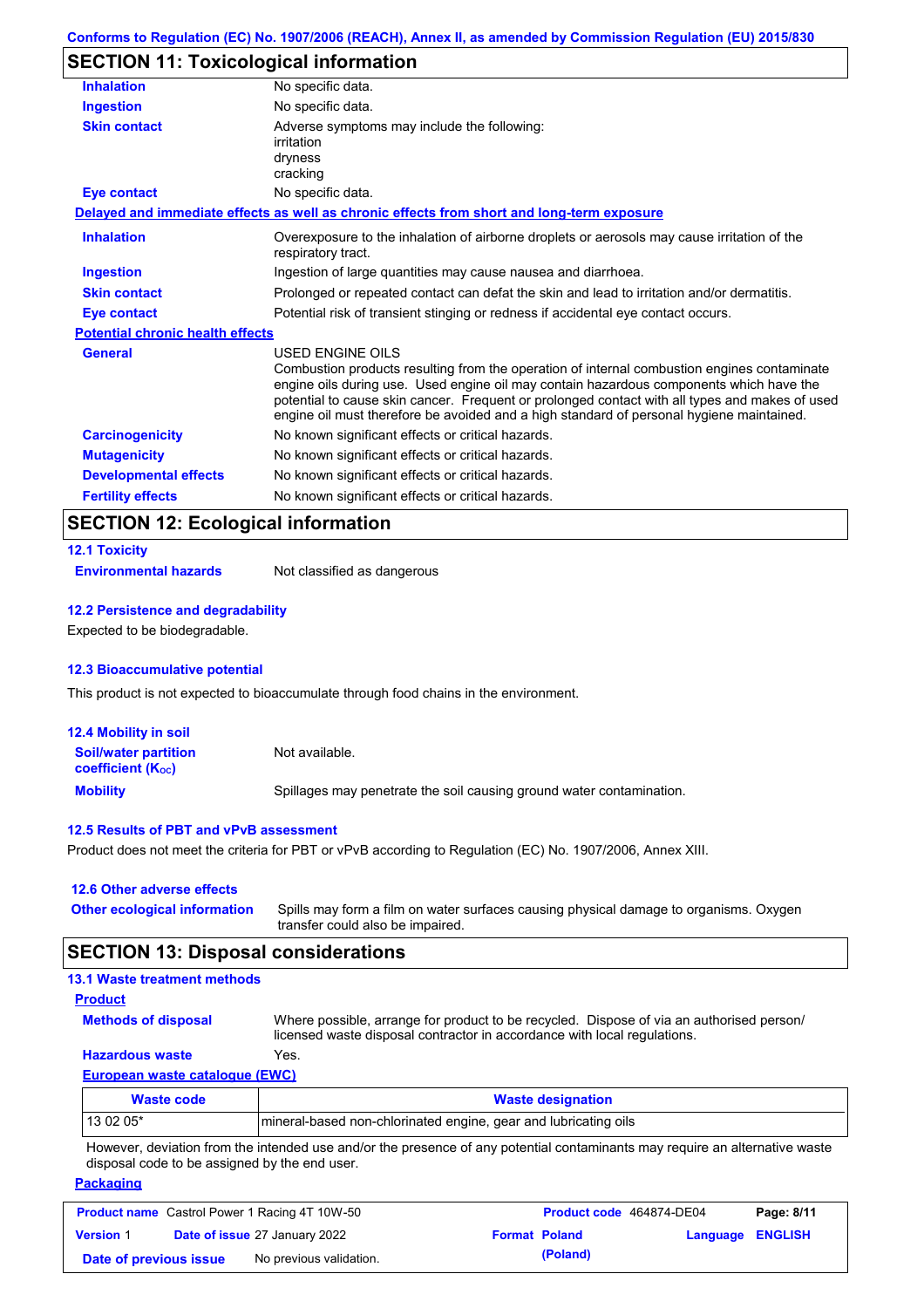## **SECTION 13: Disposal considerations**

**Methods of disposal Special precautions** Where possible, arrange for product to be recycled. Dispose of via an authorised person/ licensed waste disposal contractor in accordance with local regulations. This material and its container must be disposed of in a safe way. Empty containers or liners may retain some product residues. Avoid dispersal of spilt material and runoff and contact with soil, waterways, drains and sewers. **References** Commission 2014/955/EU Directive 2008/98/EC **SECTION 14: Transport information ADR/RID IMDG IATA ADN**

|                                           | <b>ADR/RID</b> | <b>ADN</b>               | <b>IMDG</b>    | <b>IAIA</b>    |
|-------------------------------------------|----------------|--------------------------|----------------|----------------|
| 14.1 UN number                            | Not regulated. | Not regulated.           | Not regulated. | Not regulated. |
| 14.2 UN proper<br>shipping name           |                |                          |                |                |
| <b>14.3 Transport</b><br>hazard class(es) |                | $\overline{\phantom{0}}$ |                |                |
| 14.4 Packing<br>group                     |                |                          |                |                |
| 14.5<br><b>Environmental</b><br>hazards   | No.            | No.                      | No.            | No.            |
| <b>Additional</b><br>information          |                |                          |                |                |

**14.6 Special precautions for user** Not available.

| <b>14.7 Transport in bulk</b> | Not available. |
|-------------------------------|----------------|
| according to <b>IMO</b>       |                |
| <b>instruments</b>            |                |

## **SECTION 15: Regulatory information**

**15.1 Safety, health and environmental regulations/legislation specific for the substance or mixture**

**EU Regulation (EC) No. 1907/2006 (REACH)**

**Annex XIV - List of substances subject to authorisation**

**Annex XIV**

None of the components are listed.

**Substances of very high concern**

None of the components are listed.

**EU Regulation (EC) No. 1907/2006 (REACH)**

| <b>Annex XVII - Restrictions</b><br>on the manufacture,<br>placing on the market<br>and use of certain<br>dangerous substances,<br>mixtures and articles | Not applicable.                                                                                                                |
|----------------------------------------------------------------------------------------------------------------------------------------------------------|--------------------------------------------------------------------------------------------------------------------------------|
| <b>Other regulations</b>                                                                                                                                 |                                                                                                                                |
| <b>REACH Status</b>                                                                                                                                      | The company, as identified in Section 1, sells this product in the EU in compliance with the<br>current requirements of REACH. |
| <b>United States inventory</b><br>(TSCA 8b)                                                                                                              | All components are active or exempted.                                                                                         |
| <b>Australia inventory (AIIC)</b>                                                                                                                        | At least one component is not listed.                                                                                          |
| <b>Canada inventory</b>                                                                                                                                  | All components are listed or exempted.                                                                                         |
| <b>China inventory (IECSC)</b>                                                                                                                           | All components are listed or exempted.                                                                                         |
| <b>Japan inventory (CSCL)</b>                                                                                                                            | All components are listed or exempted.                                                                                         |
| <b>Korea inventory (KECI)</b>                                                                                                                            | All components are listed or exempted.                                                                                         |
| <b>Product name</b> Castrol Power 1 Racing 4T 10W-50                                                                                                     | Page: 9/11<br><b>Product code</b> 464874-DF04                                                                                  |

|                        | <b>Product name</b> Castrol Power 1 Racing 4T 10W-50 | Product code 464874-DE04 |                         | Page: 9/11 |
|------------------------|------------------------------------------------------|--------------------------|-------------------------|------------|
| <b>Version 1</b>       | <b>Date of issue 27 January 2022</b>                 | <b>Format Poland</b>     | <b>Language ENGLISH</b> |            |
| Date of previous issue | No previous validation.                              | (Poland)                 |                         |            |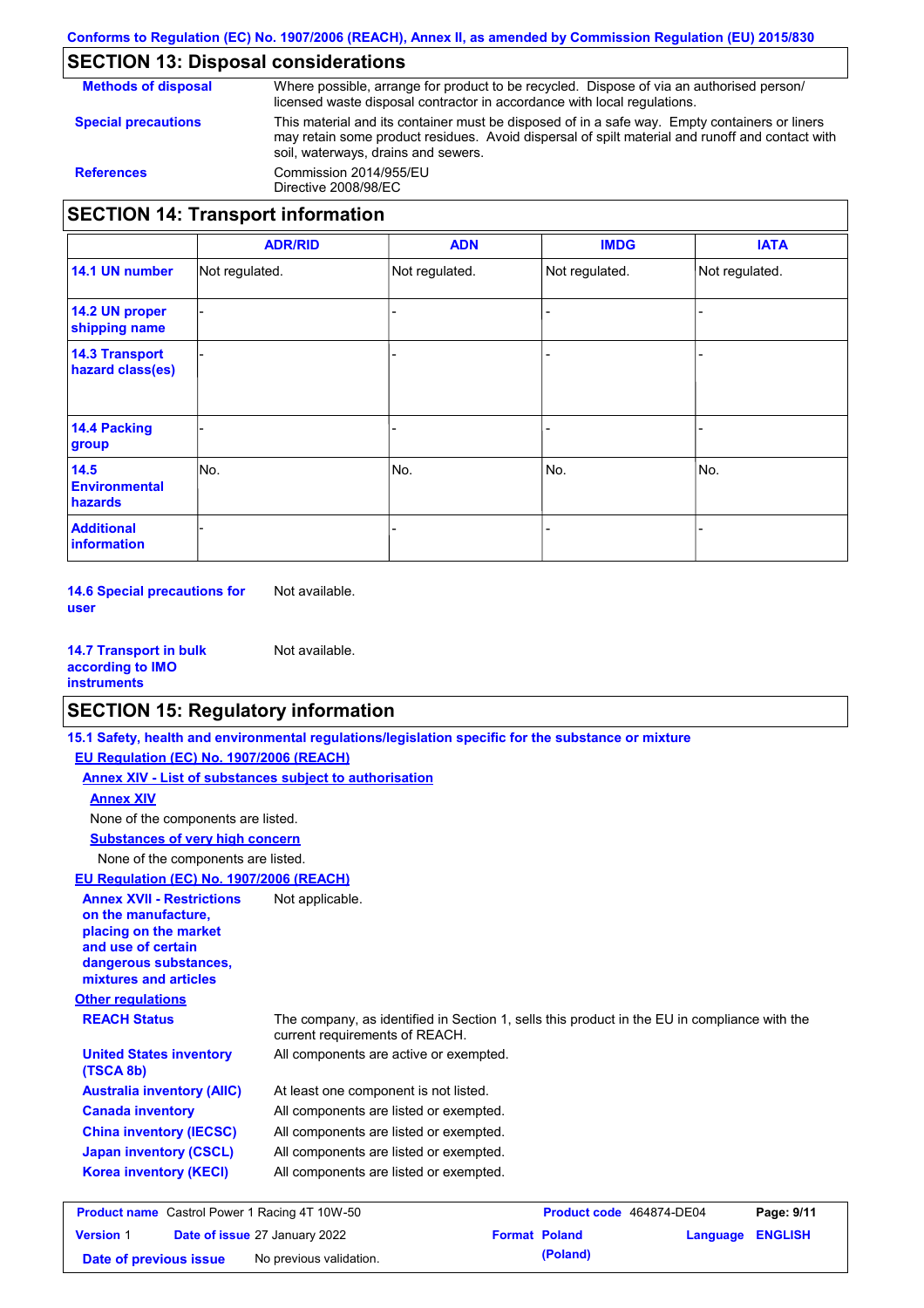# **SECTION 15: Regulatory information**

| <b>Philippines inventory</b><br>(PICCS)                         | All components are listed or exempted. |
|-----------------------------------------------------------------|----------------------------------------|
| <b>Taiwan Chemical</b><br><b>Substances Inventory</b><br>(TCSI) | All components are listed or exempted. |
| Ozone depleting substances (1005/2009/EU)                       |                                        |
| .                                                               |                                        |

Not listed.

**Prior Informed Consent (PIC) (649/2012/EU)**

Not listed.

**Persistent Organic Pollutants** Not listed.

### **EU - Water framework directive - Priority substances**

None of the components are listed.

### **Seveso Directive**

This product is not controlled under the Seveso Directive.

| <b>References</b>                         | Regulation (EC) No 1907/2006 of the European Parliament and of the Council of 18 December<br>2006. concerning the Registration, Evaluation, Authorisation and Restriction of Chemicals<br>(REACH), establishing a European Chemicals Agency (OJ. EU L 396 of 30 December 2006.<br>and correcting Acts. Office. EU L 136 of 29 May 2007. with later. amended). |
|-------------------------------------------|---------------------------------------------------------------------------------------------------------------------------------------------------------------------------------------------------------------------------------------------------------------------------------------------------------------------------------------------------------------|
|                                           | Commission Regulation (EU) No 453/2010 of 20 May 2010. amending Regulation (EC) No<br>1907/2006 of the Parliament and of the Council concerning the Registration, Evaluation,<br>Authorisation and Restriction of Chemicals (REACH)                                                                                                                           |
|                                           | Act of 25 February 2011. chemical substances and mixtures (OJ U.11.63.322)                                                                                                                                                                                                                                                                                    |
|                                           | Regulation of the Minister of Health of 10 August 2012 on the criteria and classification of<br>chemical substances and their mixtures (Journal of Laws 2012, item 1018)                                                                                                                                                                                      |
| <b>15.2 Chemical safety</b><br>assessment | A Chemical Safety Assessment has been carried out for one or more of the substances within<br>this mixture. A Chemical Safety Assessment has not been carried out for the mixture itself.                                                                                                                                                                     |

# **SECTION 16: Other information**

| <b>Product name</b> Castrol Power 1 Racing 4T 10W-50 | <b>Product code</b> 464874-DE04<br>Page: 10/11                                                   |
|------------------------------------------------------|--------------------------------------------------------------------------------------------------|
|                                                      | SVHC = Substances of Very High Concern                                                           |
|                                                      | SADT = Self-Accelerating Decomposition Temperature                                               |
|                                                      | <b>RRN = REACH Registration Number</b>                                                           |
|                                                      | RID = The Regulations concerning the International Carriage of Dangerous Goods by Rail           |
|                                                      | [Regulation (EC) No. 1907/2006]                                                                  |
|                                                      | REACH = Registration, Evaluation, Authorisation and Restriction of Chemicals Regulation          |
|                                                      | <b>PNEC = Predicted No Effect Concentration</b>                                                  |
|                                                      | PBT = Persistent, Bioaccumulative and Toxic                                                      |
|                                                      | OECD = Organisation for Economic Co-operation and Development                                    |
|                                                      | modified by the Protocol of 1978. ("Marpol" = marine pollution)                                  |
|                                                      | MARPOL = International Convention for the Prevention of Pollution From Ships, 1973 as            |
|                                                      | LogPow = logarithm of the octanol/water partition coefficient                                    |
|                                                      | <b>IMDG</b> = International Maritime Dangerous Goods                                             |
|                                                      | IBC = Intermediate Bulk Container                                                                |
|                                                      | IATA = International Air Transport Association                                                   |
|                                                      | GHS = Globally Harmonized System of Classification and Labelling of Chemicals                    |
|                                                      | EWC = European Waste Catalogue                                                                   |
|                                                      | EUH statement = CLP-specific Hazard statement                                                    |
|                                                      | EINECS = European Inventory of Existing Commercial chemical Substances<br>ES = Exposure Scenario |
|                                                      |                                                                                                  |
|                                                      | DNEL = Derived No Effect Level                                                                   |
|                                                      | CSR = Chemical Safety Report<br><b>DMEL = Derived Minimal Effect Level</b>                       |
|                                                      | CSA = Chemical Safety Assessment                                                                 |
|                                                      | CLP = Classification, Labelling and Packaging Regulation [Regulation (EC) No. 1272/2008]         |
|                                                      | CAS = Chemical Abstracts Service                                                                 |
|                                                      | <b>BCF</b> = Bioconcentration Factor                                                             |
|                                                      | ATE = Acute Toxicity Estimate                                                                    |
|                                                      | Road                                                                                             |
|                                                      | ADR = The European Agreement concerning the International Carriage of Dangerous Goods by         |
|                                                      | Inland Waterway                                                                                  |
| <b>Abbreviations and acronyms</b>                    | ADN = European Provisions concerning the International Carriage of Dangerous Goods by            |

|                        | <b>Product name</b> Castrol Power 1 Racing 4T 10W-50 |                      | Product code 464874-DE04 |                  | Page: 10/11 |
|------------------------|------------------------------------------------------|----------------------|--------------------------|------------------|-------------|
| <b>Version 1</b>       | <b>Date of issue 27 January 2022</b>                 | <b>Format Poland</b> |                          | Language ENGLISH |             |
| Date of previous issue | No previous validation.                              |                      | (Poland)                 |                  |             |